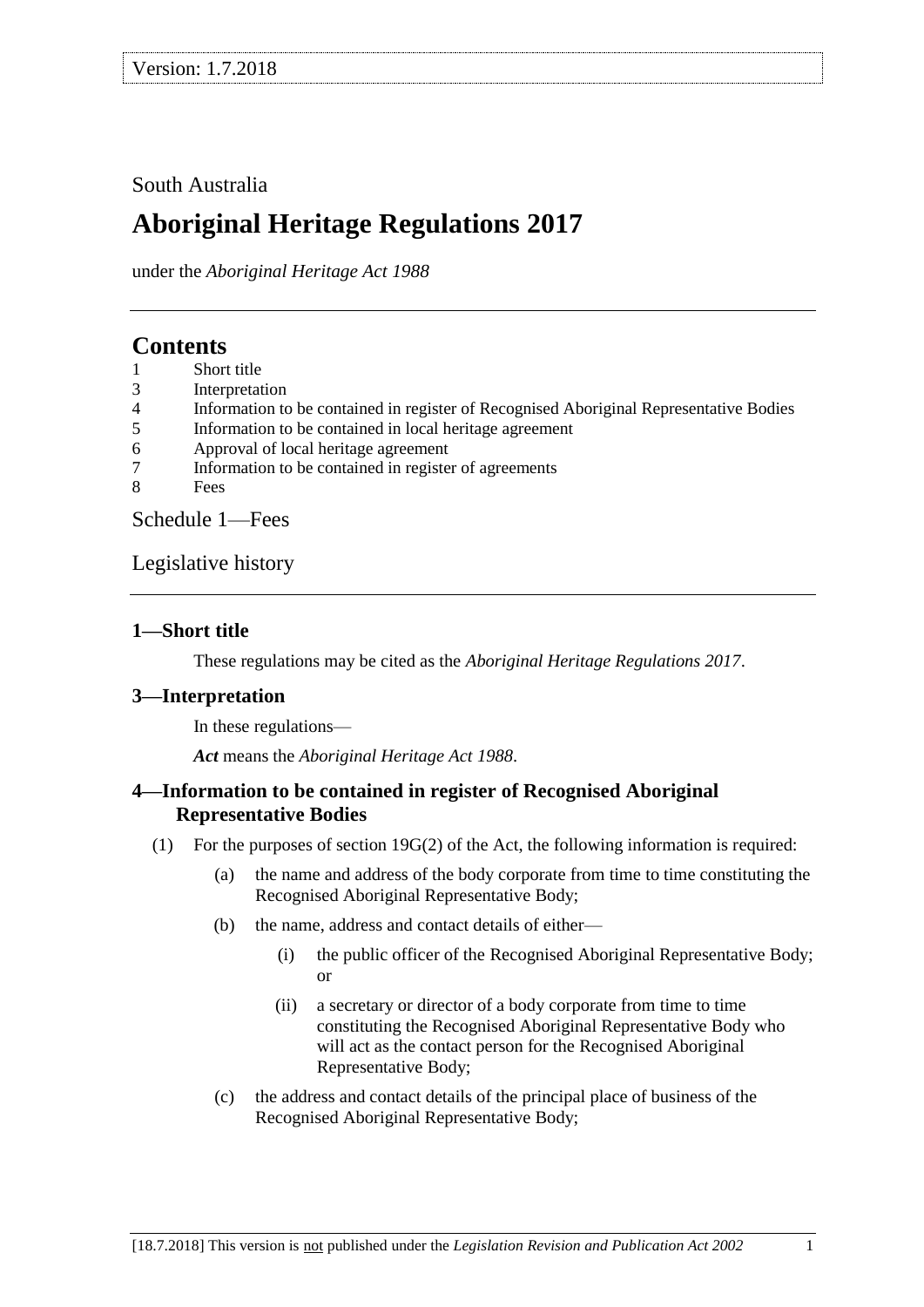(d) subject to section 10 of the Act, a description of sufficient particularity to identify the area, Aboriginal site, Aboriginal object or Aboriginal remains in respect of which the Recognised Aboriginal Representative Body is determined or appointed;

**Note—**

Section 10 of the Act requires the confidentiality of certain information entered in the central or local archives to be maintained.

- (e) if the Recognised Aboriginal Representative Body was appointed under section 19B(9)—a copy of, or reference to, the relevant native title claim or indigenous land use agreement (as the case requires).
- (2) A Recognised Aboriginal Representative Body must notify the Committee as soon as is reasonably practicable (but in any case within 45 days) if any of the information referred to in subregulation (1) changes.
- (3) For the purposes of section 19G(3) of the Act, the register may be inspected by members of the public (however, the Committee may impose such conditions on the inspection of a particular entry as the Committee thinks fit).

#### **5—Information to be contained in local heritage agreement**

For the purposes of section 19H(4) and (5) of the Act, a local heritage agreement must contain the following provisions and information:

- (a) a provision setting out the area to which the agreement relates;
- (b) subject to section 10 of the Act, a provision setting out any Aboriginal site, Aboriginal object or Aboriginal remains that are known to be in the area to which the agreement relates;

**Note—**

Section 10 of the Act requires the confidentiality of certain information entered in the central or local archives to be maintained.

- (c) a provision setting out the proposed activities to which the agreement relates;
- (d) a provision setting out what steps are to be taken on the discovery of an Aboriginal site, Aboriginal object or Aboriginal remains;
- (e) a provision providing that, subject to the Act, any question arising as to the significance of a particular Aboriginal site or Aboriginal object to Aboriginal tradition, archaeology, anthropology or history is to be decided by the Recognised Aboriginal Representative Body in respect of the area, site, object or remains;

**Note—**

See the definition of *Aboriginal object* and *Aboriginal site* in section 3 of the Act.

- (f) a provision limiting the costs or charges payable in relation to the agreement;
- (g) a provision setting out the processes for resolving disputes arising in relation to the agreement;
- (h) information explaining the process by which the agreement was negotiated (including information relating to any consultation undertaken during the negotiation process).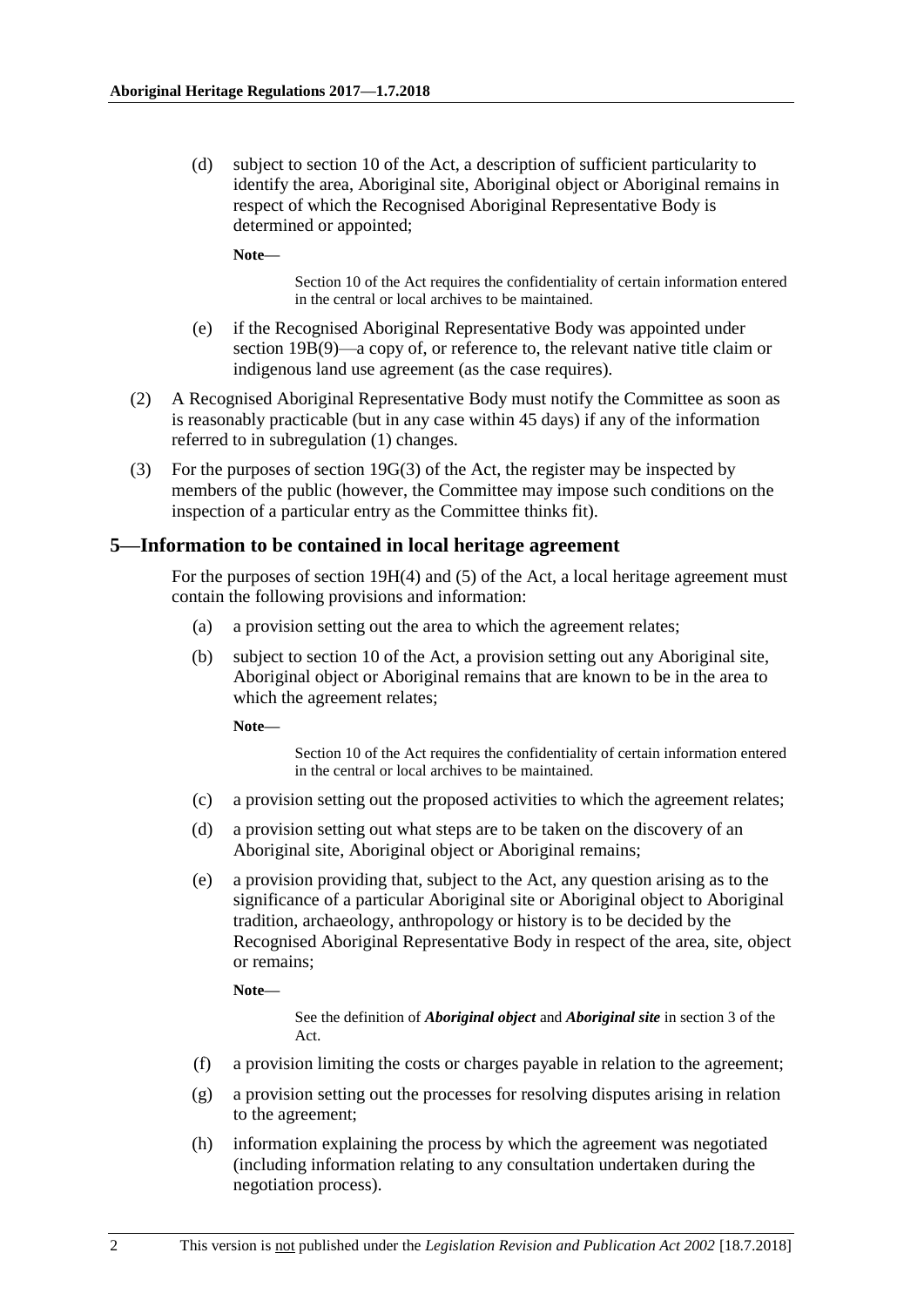#### **6—Approval of local heritage agreement**

- (1) For the purposes of section 19I of the Act, the Minister must, in deciding whether or not to approve a local heritage agreement, have regard to the following matters:
	- (a) whether the views of traditional owners of any area, and any Aboriginal site, object or remains, affected by the proposed local heritage agreement were obtained in relation to the proposed agreement (and, if so, what those views are);
	- (b) whether any payment that has been, or is to be, made to a Recognised Aboriginal Representative Body, traditional owners or any other person in relation to the agreement is reasonable;
	- (c) any relevant information (being information of which the Minister is aware) kept in the central or local archives.
- (2) The Minister may, before deciding whether or not to approve a local heritage agreement, request a specified person or body to provide such additional information as the Minister may require for the purposes of the decision (and may decline to make a decision until the information is provided).

#### **7—Information to be contained in register of agreements**

- (1) For the purposes of section  $19O(2)$  of the Act, the following information is required:
	- (a) in the case of a local heritage agreement—
		- (i) a copy of the application for authority under section 21 or 23 of the Act to which the agreement relates;
		- (ii) details of any variation to the agreement (including the date on which the variation takes effect);
		- (iii) details sufficient to identify any report or survey referred to in the agreement or upon which the agreement is wholly or partly based;
	- (b) in the case of an agreement to which Division A2 of the Act applies—details of any variation to the agreement (including the date on which the variation takes effect);
	- (c) in any case—
		- (i) a copy of the local heritage agreement or agreement to which Division A2 of the Act applies (as the case requires);
		- (ii) the name, address and contact details of the principal place of business of any relevant Recognised Aboriginal Representative Body;
		- (iii) the name, address and contact details of each party to the agreement.
- (2) For the purposes of section  $19Q(3)$  of the Act, the register may only be inspected—
	- (a) with the consent of each party to the relevant agreement; and
	- (b) in accordance with any requirements specified by the Committee in relation to the relevant agreement.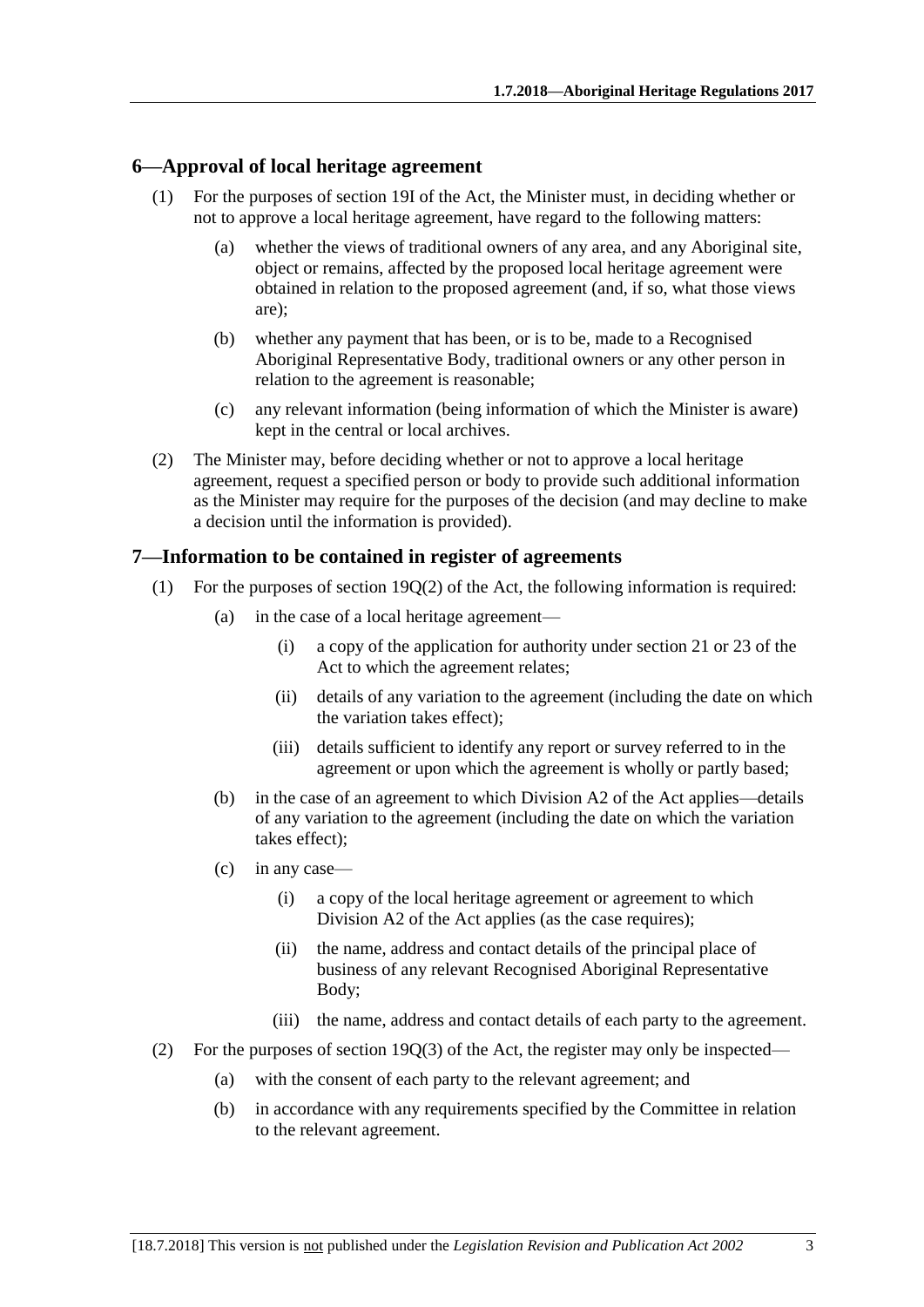(3) In determining whether to specify requirements for inspection of the register under subregulation (2), the Committee must have regard to, and use its best endeavours to protect, information that is confidential (including, to avoid doubt, information that is commercial-in-confidence or otherwise commercially sensitive).

#### **8—Fees**

- (1) For the purposes of section 37E(c) of the act, the prescribed fees are as set out in Schedule 1.
- (2) The Minister may, by notice in writing, exempt a specified person or body, or a person or body of a specified class, from the payment of prescribed fee.

## **Schedule 1—Fees**

| Application for approval of local heritage agreement under section 19I of Act                         | \$256                                |
|-------------------------------------------------------------------------------------------------------|--------------------------------------|
| Application for approval of agreement under section 19M of Act                                        | \$256                                |
| Application for search of Register of Aboriginal Sites and Objects—                                   |                                      |
| for a basic search<br>(a)                                                                             | \$25.50                              |
| (b)<br>for an extended search                                                                         | $$76.50$ per hour or<br>part thereof |
| Application for authority under section 21 of Act (where accompanying local heritage<br>agreement)    | Nil                                  |
| Application for authority under section 21 of Act (where no accompanying local<br>heritage agreement) | \$256                                |
| Application for authority under section 23 of Act (where accompanying local heritage<br>agreement)    | Nil                                  |
| Application for authority under section 23 of Act (where no accompanying local<br>heritage agreement) | \$256                                |
| Application for authority under section 29 of Act                                                     | Nil                                  |
| Application for authority under section 35 of Act                                                     | \$256                                |